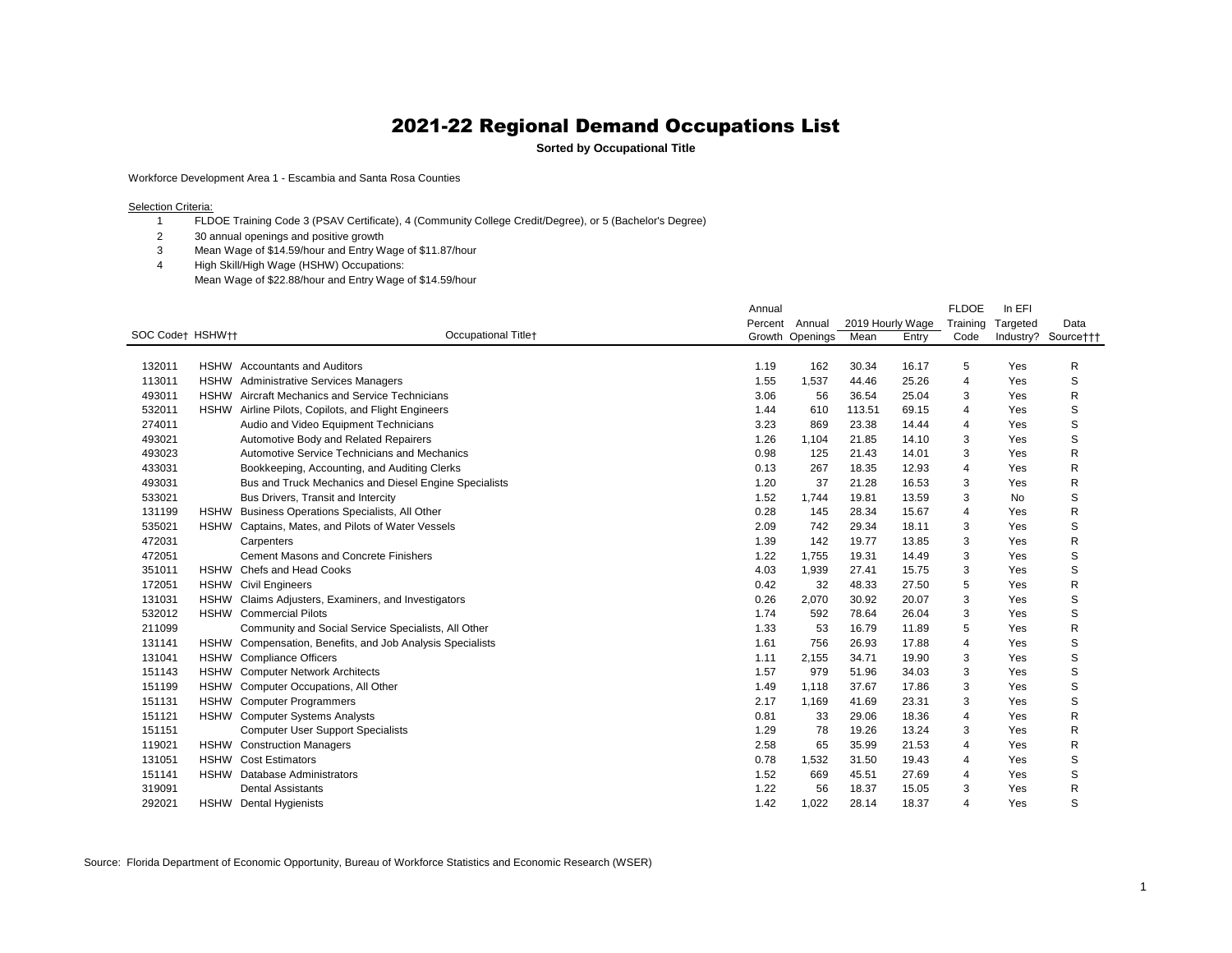**Sorted by Occupational Title**

Workforce Development Area 1 - Escambia and Santa Rosa Counties

Selection Criteria:

- FLDOE Training Code 3 (PSAV Certificate), 4 (Community College Credit/Degree), or 5 (Bachelor's Degree)
- 30 annual openings and positive growth
- Mean Wage of \$14.59/hour and Entry Wage of \$11.87/hour
- High Skill/High Wage (HSHW) Occupations:
	- Mean Wage of \$22.88/hour and Entry Wage of \$14.59/hour

|                  |             |                                                                 | Annual  |                 |                  |       | <b>FLDOE</b>   | In EFI   |                     |
|------------------|-------------|-----------------------------------------------------------------|---------|-----------------|------------------|-------|----------------|----------|---------------------|
|                  |             |                                                                 | Percent | Annual          | 2019 Hourly Wage |       | Training       | Targeted | Data                |
| SOC Code† HSHW†† |             | Occupational Titlet                                             |         | Growth Openings | Mean             | Entry | Code           |          | Industry? Source††† |
|                  |             |                                                                 |         |                 |                  |       |                |          |                     |
| 292032           | <b>HSHW</b> | Diagnostic Medical Sonographers                                 | 2.57    | 522             | 30.43            | 22.17 | 3              | Yes      | S                   |
| 212021           |             | Directors, Religious Activities and Education                   | 1.47    | 50              | 19.99            | 13.55 | 5              | No       | R                   |
| 472111           |             | Electricians                                                    | 1.40    | 145             | 20.01            | 14.53 | 3              | Yes      | R                   |
| 252021           |             | HSHW Elementary School Teachers, Except Special Education       | 0.69    | 234             | 29.18            | 20.32 | 5              | No       | R                   |
| 113031           | <b>HSHW</b> | <b>Financial Managers</b>                                       | 2.13    | 53              | 47.40            | 28.25 | 5              | Yes      | R                   |
| 332011           |             | <b>HSHW</b> Firefighters                                        | 0.49    | 1,827           | 32.55            | 23.33 | 3              | Yes      | S                   |
| 371012           |             | HSHW First-Line Superv. Landscaping & Groundskeeping Workers    | 2.97    | 35              | 24.27            | 18.12 | 3              | Yes      | R                   |
| 471011           |             | HSHW First-Line Superv. of Construction and Extraction Workers  | 1.59    | 141             | 26.53            | 16.77 | 4              | Yes      | R                   |
| 371011           |             | First-Line Superv. of Housekeeping & Janitorial Workers         | 2.51    | 59              | 24.35            | 13.91 | 3              | Yes      | R                   |
| 491011           |             | HSHW First-Line Superv. of Mechanics, Installers, and Repairers | 1.06    | 66              | 28.75            | 19.30 | 3              | Yes      | R                   |
| 431011           |             | HSHW First-Line Superv. of Office and Admin. Support Workers    | 0.29    | 300             | 24.22            | 15.67 | 4              | Yes      | R                   |
| 511011           |             | HSHW First-Line Superv. of Production and Operating Workers     | 0.35    | 42              | 31.91            | 18.49 | 3              | Yes      | R                   |
| 331099           |             | First-Line Superv., Protective Service Workers, All Other       | 2.04    | 662             | 22.72            | 13.88 | 3              | Yes      | S                   |
| 411012           |             | HSHW First-Line Supervisors of Non-Retail Sales Workers         | 0.25    | 49              | 31.02            | 16.66 | 4              | Yes      | R                   |
| 391021           |             | First-Line Supervisors of Personal Service Workers              | 2.53    | 2,046           | 21.96            | 14.13 | 3              | Yes      | $\mathsf S$         |
| 411011           |             | First-Line Supervisors of Retail Sales Workers                  | 0.46    | 308             | 20.39            | 13.47 | 3              | Yes      | R                   |
| 119051           |             | HSHW Food Service Managers                                      | 2.32    | 63              | 25.50            | 16.02 | 4              | Yes      | R                   |
| 111021           |             | HSHW General and Operations Managers                            | 1.29    | 252             | 43.64            | 21.94 | 4              | Yes      | R                   |
| 472121           |             | Glaziers                                                        | 1.69    | 721             | 20.30            | 15.19 | 3              | Yes      | $\mathsf S$         |
| 271024           |             | <b>Graphic Designers</b>                                        | 0.59    | 34              | 22.82            | 14.73 | $\overline{4}$ | Yes      | R                   |
| 292099           |             | Health Technologists and Technicians, All Other                 | 1.72    | 941             | 21.43            | 13.45 | 3              | Yes      | $\mathsf S$         |
| 499021           |             | Heating, A.C., and Refrigeration Mechanics and Installers       | 0.97    | 87              | 18.33            | 13.64 | 3              | Yes      | $\mathsf R$         |
| 533032           |             | Heavy and Tractor-Trailer Truck Drivers                         | 1.20    | 168             | 16.68            | 12.58 | 3              | Yes      | R                   |
| 131071           |             | HSHW Human Resources Specialists                                | 1.60    | 79              | 24.39            | 14.73 | 5              | Yes      | $\mathsf R$         |
| 499041           |             | HSHW Industrial Machinery Mechanics                             | 1.41    | 63              | 27.86            | 20.16 | 3              | Yes      | $\mathsf R$         |
| 537051           |             | <b>Industrial Truck and Tractor Operators</b>                   | 1.40    | 3,811           | 18.34            | 12.37 | 3              | Yes      | S                   |
| 151122           |             | HSHW Information Security Analysts                              | 1.80    | 565             | 43.26            | 26.49 | 3              | Yes      | $\mathsf S$         |
| 413021           |             | HSHW Insurance Sales Agents                                     | 0.87    | 49              | 32.05            | 17.79 | 3              | Yes      | $\mathsf R$         |
| 292061           |             | Licensed Practical and Licensed Vocational Nurses               | 1.52    | 96              | 21.32            | 17.54 | 3              | Yes      | $\mathsf R$         |
| 434131           |             | Loan Interviewers and Clerks                                    | 3.84    | 78              | 20.62            | 15.98 | 3              | Yes      | R                   |
| 132072           |             | HSHW Loan Officers                                              | 0.85    | 1,690           | 34.72            | 18.08 | 4              | Yes      | $\mathsf S$         |
| 499071           |             | Maintenance and Repair Workers, General                         | 1.67    | 11,523          | 18.01            | 12.39 | 3              | Yes      | S                   |
| 131111           |             | <b>HSHW</b> Management Analysts                                 | 1.69    | 190             | 35.21            | 21.85 | 5              | Yes      | R                   |
| 119199           |             | HSHW Managers, All Other                                        | 1.20    | 76              | 43.82            | 24.49 | 4              | Yes      | R                   |

Source: Florida Department of Economic Opportunity, Bureau of Workforce Statistics and Economic Research (WSER)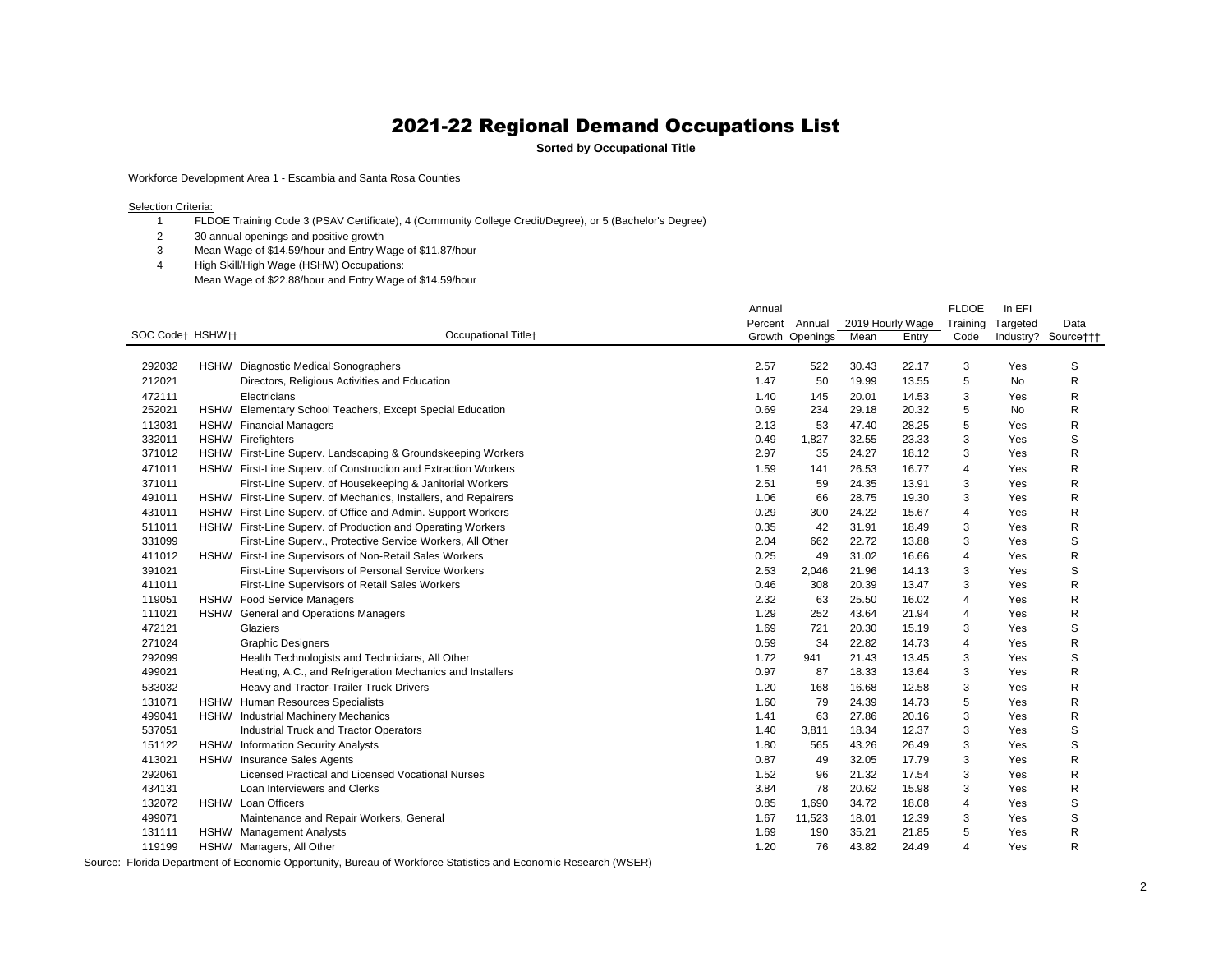**Sorted by Occupational Title**

Workforce Development Area 1 - Escambia and Santa Rosa Counties

Selection Criteria:

- FLDOE Training Code 3 (PSAV Certificate), 4 (Community College Credit/Degree), or 5 (Bachelor's Degree)
- 30 annual openings and positive growth
- Mean Wage of \$14.59/hour and Entry Wage of \$11.87/hour
- High Skill/High Wage (HSHW) Occupations:
	- Mean Wage of \$22.88/hour and Entry Wage of \$14.59/hour

|                  |             |                                                                 | Annual |                 |                  |       | <b>FLDOE</b>   | In EFI   |                     |
|------------------|-------------|-----------------------------------------------------------------|--------|-----------------|------------------|-------|----------------|----------|---------------------|
|                  |             |                                                                 |        | Percent Annual  | 2019 Hourly Wage |       | Training       | Targeted | Data                |
| SOC Code† HSHW†† |             | Occupational Titlet                                             |        | Growth Openings | Mean             | Entry | Code           |          | Industry? Source††† |
|                  |             |                                                                 |        |                 |                  |       |                |          |                     |
| 131161           |             | Market Research Analysts and Marketing Specialists              | 2.62   | 63              | 28.37            | 13.70 | 5              | Yes      | R                   |
| 319011           |             | HSHW Massage Therapists                                         | 4.00   | 31              | 24.84            | 15.22 | 3              | Yes      | R                   |
| 119111           |             | HSHW Medical and Health Services Managers                       | 3.22   | 67              | 45.92            | 31.39 | 5              | Yes      | R                   |
| 292010           |             | Medical and Clinical Laboratory Technologists and Technicians   | 0.83   | 36              | 24.04            | 14.31 | $\overline{4}$ | Yes      | R                   |
| 319092           |             | <b>Medical Assistants</b>                                       | 2.59   | 233             | 15.80            | 12.55 | 3              | Yes      | R                   |
| 292071           |             | Medical Records and Health Information Technicians              | 1.80   | 1,267           | 21.43            | 13.45 | 4              | Yes      | S                   |
| 436013           |             | <b>Medical Secretaries</b>                                      | 1.01   | 134             | 15.94            | 12.89 | 3              | Yes      | R                   |
| 131121           |             | HSHW Meeting, Convention, and Event Planners                    | 2.81   | 1,194           | 24.67            | 15.51 | 4              | Yes      | S                   |
| 252022           |             | HSHW Middle School Teachers, Exc. Special & Voc. Education      | 0.66   | 85              | 26.13            | 18.51 | 5              | No       | $\mathsf R$         |
| 151142           |             | HSHW Network and Computer Systems Administrators                | 0.95   | 32              | 32.39            | 21.57 | 4              | Yes      | R                   |
| 472073           |             | <b>Operating Engineers/Construction Equipment Operators</b>     | 1.36   | 108             | 17.68            | 12.82 | 3              | Yes      | R                   |
| 472141           |             | Painters, Construction and Maintenance                          | 0.77   | 88              | 17.39            | 13.93 | 3              | Yes      | R                   |
| 232011           |             | Paralegals and Legal Assistants                                 | 1.66   | 86              | 20.53            | 14.48 | 3              | Yes      | R                   |
| 292052           |             | <b>Pharmacy Technicians</b>                                     | 1.37   | 71              | 16.10            | 12.11 | 3              | Yes      | R                   |
| 319097           |             | Phlebotomists                                                   | 2.05   | 56              | 15.99            | 12.38 | 3              | Yes      | R                   |
| 312021           | <b>HSHW</b> | <b>Physical Therapist Assistants</b>                            | 3.70   | 1,224           | 29.80            | 21.23 | 4              | Yes      | $\mathbb S$         |
| 472151           |             | Pipelayers                                                      | 1.39   | 559             | 19.38            | 16.19 | 3              | Yes      | $\mathsf S$         |
| 472152           |             | Plumbers, Pipefitters, and Steamfitters                         | 1.06   | 74              | 20.30            | 15.22 | 3              | Yes      | R                   |
| 333051           |             | Police and Sheriff's Patrol Officers                            | 0.28   | 60              | 21.60            | 17.04 | 3              | No       | $\mathsf R$         |
| 251199           |             | HSHW Postsecondary Teachers, All Other                          | 1.66   | 2,041           | 33.61            | 17.29 | 4              | No       | S                   |
| 119141           |             | HSHW Property, Real Estate & Community Association Managers     | 1.10   | 61              | 26.50            | 15.29 | $\overline{4}$ | Yes      | $\mathsf R$         |
| 292053           |             | <b>Psychiatric Technicians</b>                                  | 2.15   | 931             | 16.00            | 12.78 | 3              | Yes      | $\mathsf S$         |
| 292034           |             | HSHW Radiologic Technologists                                   | 1.57   | 1,112           | 27.45            | 19.60 | 3              | Yes      | $\mathbb S$         |
| 419021           |             | <b>Real Estate Brokers</b>                                      | 1.87   | 874             | 29.34            | 13.81 | 3              | No       | $\mathbb S$         |
| 419022           |             | HSHW Real Estate Sales Agents                                   | 1.61   | 68              | 33.02            | 15.52 | 3              | Yes      | $\mathsf R$         |
| 291141           |             | <b>HSHW</b> Registered Nurses                                   | 0.93   | 281             | 29.75            | 24.61 | 4              | Yes      | $\mathsf R$         |
| 291126           |             | HSHW Respiratory Therapists                                     | 2.62   | 776             | 28.22            | 23.54 | $\overline{4}$ | Yes      | $\mathsf S$         |
| 472181           |             | Roofers                                                         | 2.10   | 63              | 15.36            | 11.90 | 3              | No       | $\mathsf R$         |
| 535011           |             | Sailors and Marine Oilers                                       | 2.21   | 555             | 15.40            | 13.35 | 3              | No       | $\mathsf S$         |
| 414011           |             | HSHW Sales Representatives, Wholesale & Mfg, Tech. & Sci. Prod. | 1.23   | 2,315           | 40.66            | 16.94 | 3              | Yes      | $\mathsf S$         |
| 414012           |             | Sales Representatives, Wholesale and Manufacturing, Other       | 0.69   | 158             | 27.91            | 13.92 | 3              | Yes      | $\mathsf R$         |
| 413031           |             | HSHW Securities and Financial Services Sales Agents             | 0.85   | 58              | 32.22            | 16.74 | 5              | Yes      | R                   |
| 492098           |             | Security and Fire Alarm Systems Installers                      | 2.36   | 1,094           | 22.13            | 15.43 | 3              | No       | S                   |
| 253021           |             | Self-Enrichment Education Teachers                              | 1.96   | 32              | 22.64            | 16.07 | 3              | Yes      | R                   |

Source: Florida Department of Economic Opportunity, Bureau of Workforce Statistics and Economic Research (WSER)